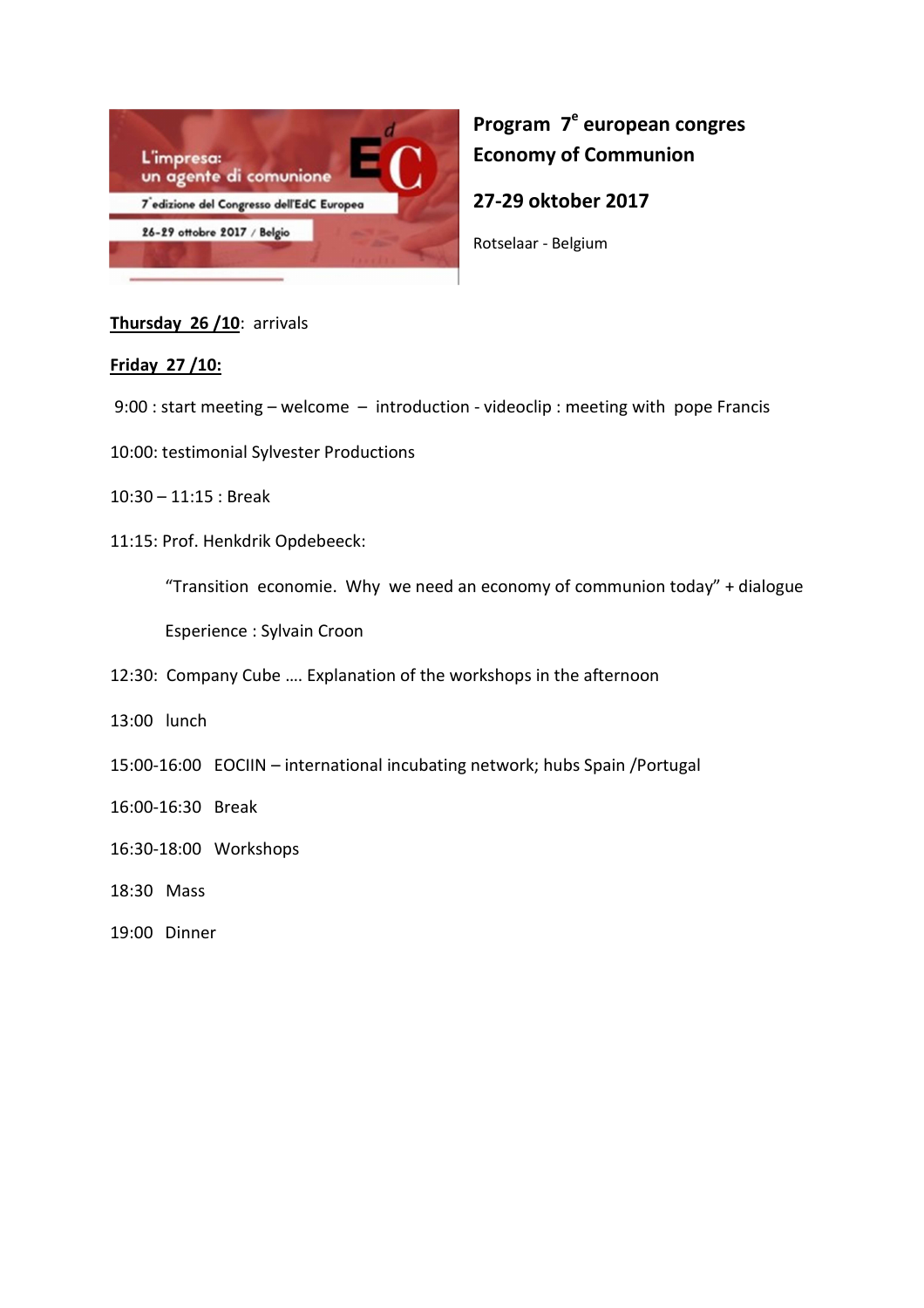### **Saturday 28/10**

9:00 start program

9u10- 10u: prof. Anouk Grevin :

 "First reflections on ongoing studies on the enterprises of the Economy of Communion."

10:00-10:45 break

10:45- 12:30: Experiences Dialogue

13:00 : lunch

15:00: Prof. Geneviève Sanzé : "La souffrance et les périphéries existentielles : l'apport de l'EDC"

15:30: prof. Luca Crivelli: OPLA - Observatoire sur la pauvreté .

17u : workshops

18:30 mass

19:00 dinner

20:15 free visite to Leuven

#### **Sunday 29/10**

8u30 mass

9:30: start program

9:45 Presentation: Sophia –university testimonial

10:15- 11:00 prof. Luigino Bruni : "The EDC today which are the challenges ?"

11:00-11:30 Break

11:30-12:15: dialogue – impressions – information next meetings – conclusion